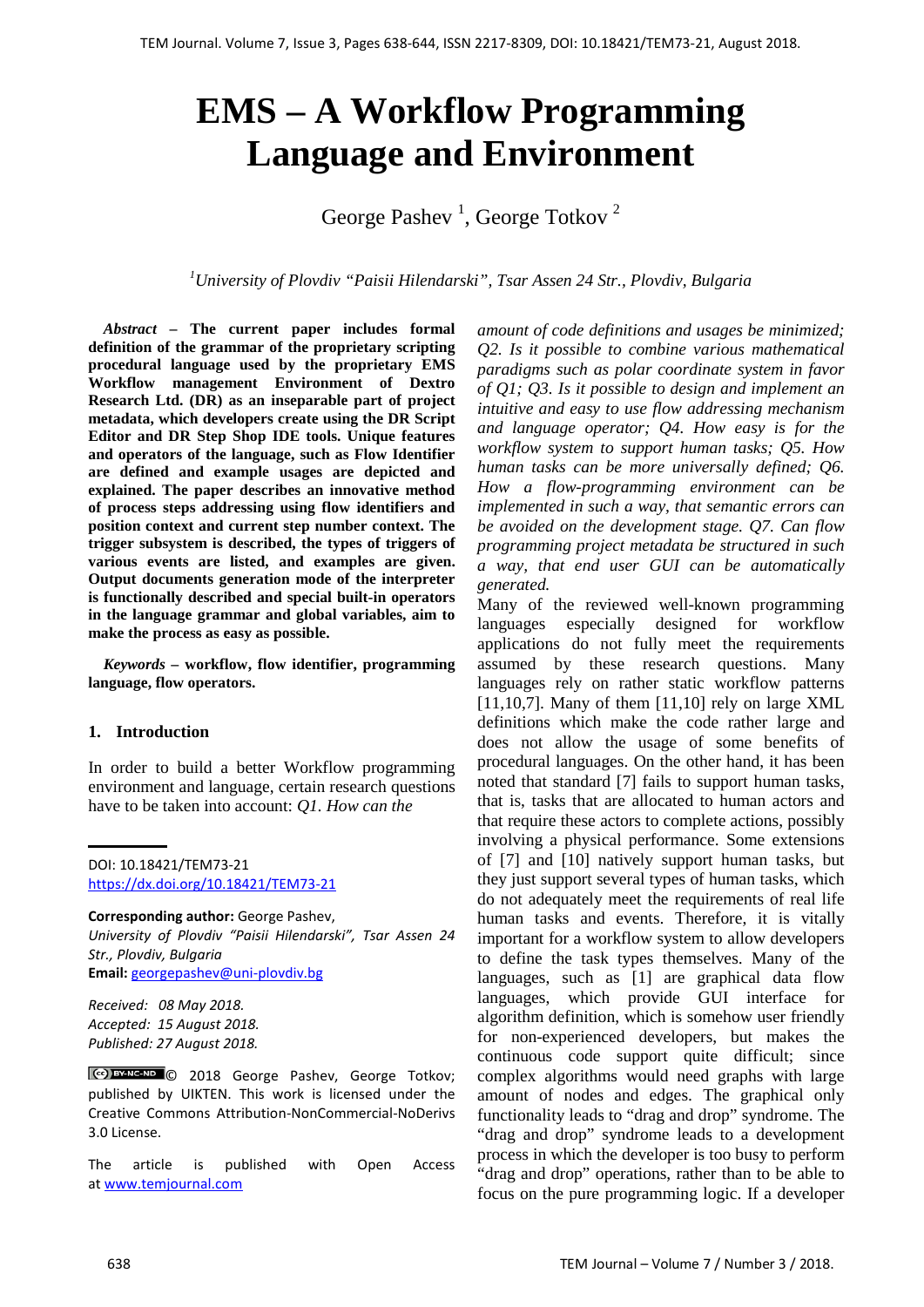spends more time on building a graphical scheme issues rather than solving specific flow application issues, then this flow programming language is not worth using. *All of the reviewed systems lack a satisfactory good mechanism for semantic errors avoidance.*

## **2. Our Approach and Language Overview**

In the next paragraphs, we present our approach and try to provide answers to the above presented research questions.

# *2.1. Q1 & Q4 & Q5 & Q6 & Q7 Project metadata structure and Process definition*

The set of all finite tuples of *S* would be denoted as  $Seq(S)$ . The zero set e  $Seq(S)$  including the zero tuple  $\ell$ .

The set of all finite subsets of *<sup>S</sup>* (including the empty set –  $\emptyset$ ) will be denoted as  $Set(s)$ , a set build of elements  $g_1, g_2, ..., g_m$  with  $\text{set}(g_1, g_2, ..., g_m)$ or  $\{g_1, g_2, ..., g_m\}$ .

A project Metadata M is formally defined as:

$$
M = \langle C, S, P \rangle
$$

Where C is Class data, S is Step data, P is process data.

 $C_i = \langle$ 

Name, Text, ABBR, Number, BaseClass, FieldType and  $C_i \in C$  where  $i \in [1, |C|]$ . Name is a Class Name, which is visible to the developer,  $Text$  is the text of a current class, which is visible to the end user,  $ABBR$  is a class abbreviation, which is a unique alias of the class,  $BaseClass \in \mathcal{C} \cup \mathcal{O}$  and  $BaseClass \neq C_i$  and BaseClass is a base class of the current class, with which they form class hierarchy. Number is a unique class number and *Number*  $\in$  [1,998]. A special class Number is the Number 999, which is a base class number for all of the registered classes in the system. A special class Number is the number 0, which is a base class for none of the classes.  $FieldType$  is the functional implementation of the user interface of the class. A few native FieldTypes are currently supported: number, date, text, sequence, nomenclature, nomenclature field participating in hierarchy, HTML, XML, image, etc.

Step Data S is a set containing step definitions  $S_i = <$  StepName, StepNumber,

 $StepFields$ ,  $StepWidth$ ,  $StepHeight$ , ...

 $j \in [1, |S|]$ , which are the definitions of various events which may occur in the context of a process  $P_k$  and file. StepName is visible to the end user name of the step. StepNumber is a unique integer identifier of the step. A special step number 999 is a base step number for all of the registered steps. StepWidth and StepHeight are the size information for the automatic interface generation of the step. *StepFields* is a user interface control information of the classes, participating in the step.  $StepField \in StepFields$  and  $StepField \neq C. X.Y.W.H. is Visible, Rights \Rightarrow$  where  $C_i, X, Y, W, H$ , is Visible, Rights ... >,  $X, Y, W, H$ , is Visible are the display parameters of user interface controls. Rights is a set of user defined rights for insert, update, delete, view privileges for given user groups.

A way to maximize the avoidance of semantic errors during the code implementation is to make the developer define semantic data classes that include not only data type information, and information about the real life usage of the data class. For example, a typical data class in EMS would be "Date of court trial verdict". After the definition of the required semantic classes, logical steps, in which those classes participate, have to be defined. That allows the employment of many IDE features, like data class hints, data class semantic autocomplete features, during the writing of flow operators into the programming code, etc.

For example, if the developer begins to write a flow identifier, all of its possible forms are proposed as a list. If a class is addressed in a step, which does not include it, the built in semantic error discovery mechanism notifies the developer. Intelligent filtration of step numbers, class numbers and possible flow directions is performed based on the information of the current step context. The developer can choose different step context and run the semantic error discovery mechanism again.

The automatic generation of GUI is possible due to the information stored in the steps and classes, including field types, field coordinates, etc.

A step, process and sub-process in the context of EMS can be viewed as human tasks performed by an individual outside the automation of the workflow application. For example a deployment of a court trial expert report is a task, which is performed outside of the system and results with a document: the report itself, which can be uploaded by the expert, along with some interesting data about the expert report, that can be required. As a result, a new step containing the document and some data classes regarding the document will appear in the case file.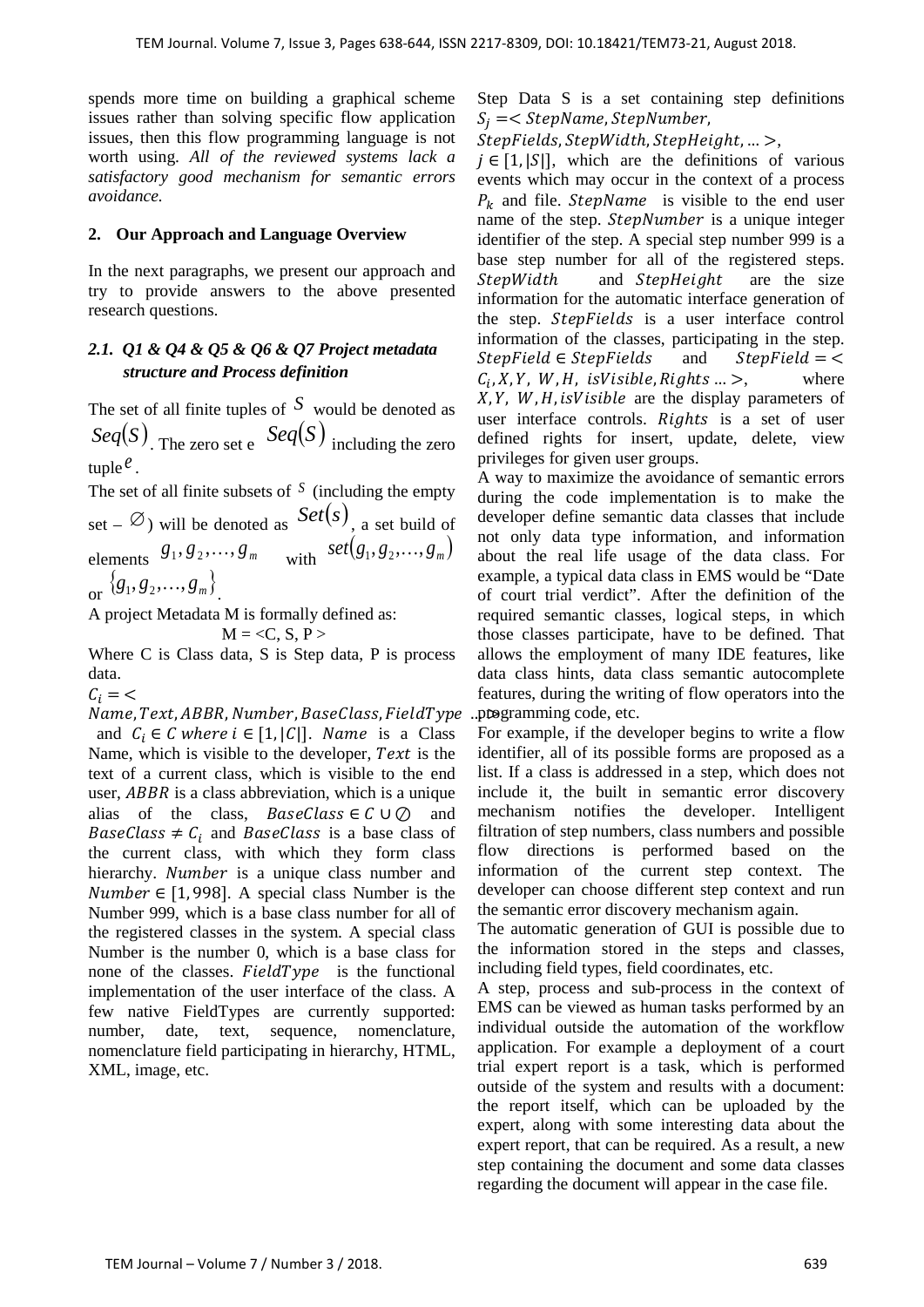%token<name> TOKEN\_ID

#### **The set of all processes p will be denoted as P.**

The EMS Workflow **p** is the graph  $p = (N, E)$ . which consists of the following:

- A) A set of nodes  $N = \{N_i; i \in \overline{1, n}\},\$  $N_i = (R_i, D_i, VR_i, User_i, F_i, \Gamma_i, p_i, SR_i,$  $SD<sub>i</sub>$ ), where:
- $R_i = \{R_{ij}; j \in \overline{1, s}\}; s \in \mathbb{N}$  is a set of nodes (also called signals), and  $R_i \in set(0);$
- $D_i = \{D_{ii}; \, 1 \in \overline{1, k}; \}$ ,  $k \in \mathbb{N}$  a set of produced objects (also called slots), and  $D_i \in set(O);$
- $VR_i = \{VR_{il}; l \in \overline{1, k}; \}$ ,  $k \in \mathbb{N}$  a set of user data entered incoming signals (also called user signals), and  $VR_i \in set(0);$  $VR_i \subseteq D_i$
- $User_i = \{User_{ii}; 1 \in \overline{1, k}; \}$ ,  $k \in \mathbb{N}$  a set of users with the right of read/write/update/delete/execute the current step
- $\bullet$   $F_i = \{F_{ip}; p \in \overline{1, \varepsilon}\}, \varepsilon \in \mathbb{N} \text{a set of output}\right\}$ data generative functions  $F_{in}: R_i \longrightarrow D_i$ ;
- $\bullet \Gamma_i = \{\Gamma_{i\phi}; \phi \in \overline{1, \psi}\}, \psi \in \mathbb{N}$  a set of allowing functions, such as  $\Gamma_{i\phi} : R_i \longrightarrow$  ${true, false};$
- $\bullet p_i = \{p_{ip}; p \in \overline{1, \epsilon}\}, \epsilon \in \mathbb{N}; p_i \subset P; \text{-a set of}$ sub processes, that can be automatically started or started by user upon the execution of the current step
- $SR_i$  = { $SR_{ij}$ ; j  $\in \overline{1, s}$ }; s  $\in \mathbb{N}$  a set of objects, which are generated automatically, during the execution of triggers and  $SR_i \in$  $set(0); SR_i \subset R_i;$
- $SD_i = \{SD_{ij}; j \in \overline{1, s}\}; s \in \mathbb{N}$  is a set of output data objects which are automatically generated and  $SD_i \in set(O)$ ;  $SD_i \subset D_i$ ;
	- B) A set of edges  $E \subseteq N \times N$ .

# **3. Q1. EMS Language overview**

 EMS Language is a context-free procedural command language, which is optimized for command interpreter, in order to achieve a greater interpretation/execution speed.[2, 4]. The current implementation of the command interpreter has all of its commands stored in its memory, so the commands are not invoked as separate processes, like typical Operating Systems command processors do.

 The formal definition of the grammar of the procedural language, which covers single line parsing, is discussed in this section.

%token<val> TOKEN\_NUMBER %token<op> TOKEN\_OPERATOR %token<flow\_id> TOKEN\_FLOW\_ID %start program /\*some code omitted\*/ program: statement'\n' { (\*(struct AstElement\*\*)astDest) =  $$1;$  }; block: TOKEN\_BEGIN statements TOKEN END{  $$\$ = $2; }$  }; statements: {\$\$=0;} statements statement '\n'  $\{$ \$\$=makeStatement(\$1, \$2);} statements block'\n'  $\{\frac{\xi}{\xi}=\text{makeStatement}(\xi1, \xi2);\}$ statement: assignment  $\{\$\$=\$1;\}$ | whileStmt  $\{\$\$=\$1;\}$  | block {\$\$=\$1;}  $\left| \right|$  call  $\{\$$ \$ = \$1; } assignment: TOKEN\_ID '=' expression  $\{$ \$\$=makeAssignment(\$1, \$3);} expression: expression TOKEN OPERATOR expression  $\{\$\$$  $=$ makeExp( $\$1$ ,  $\$3$ ,  $$2)$ ; } | TOKEN\_ID  $\{$ \$\$=makeExpByName(\$1);} TOKEN NUMBER  $\{$ \$\$=makeExpByNum(\$1); } | TOKEN\_FLOW\_ID  $\{\{\$$ \$\$=makeExpByFlowId(\$1);} call: TOKEN\_ID '(' expression ')'  $\{$ \$\$=makeCall(\$1, \$3); };

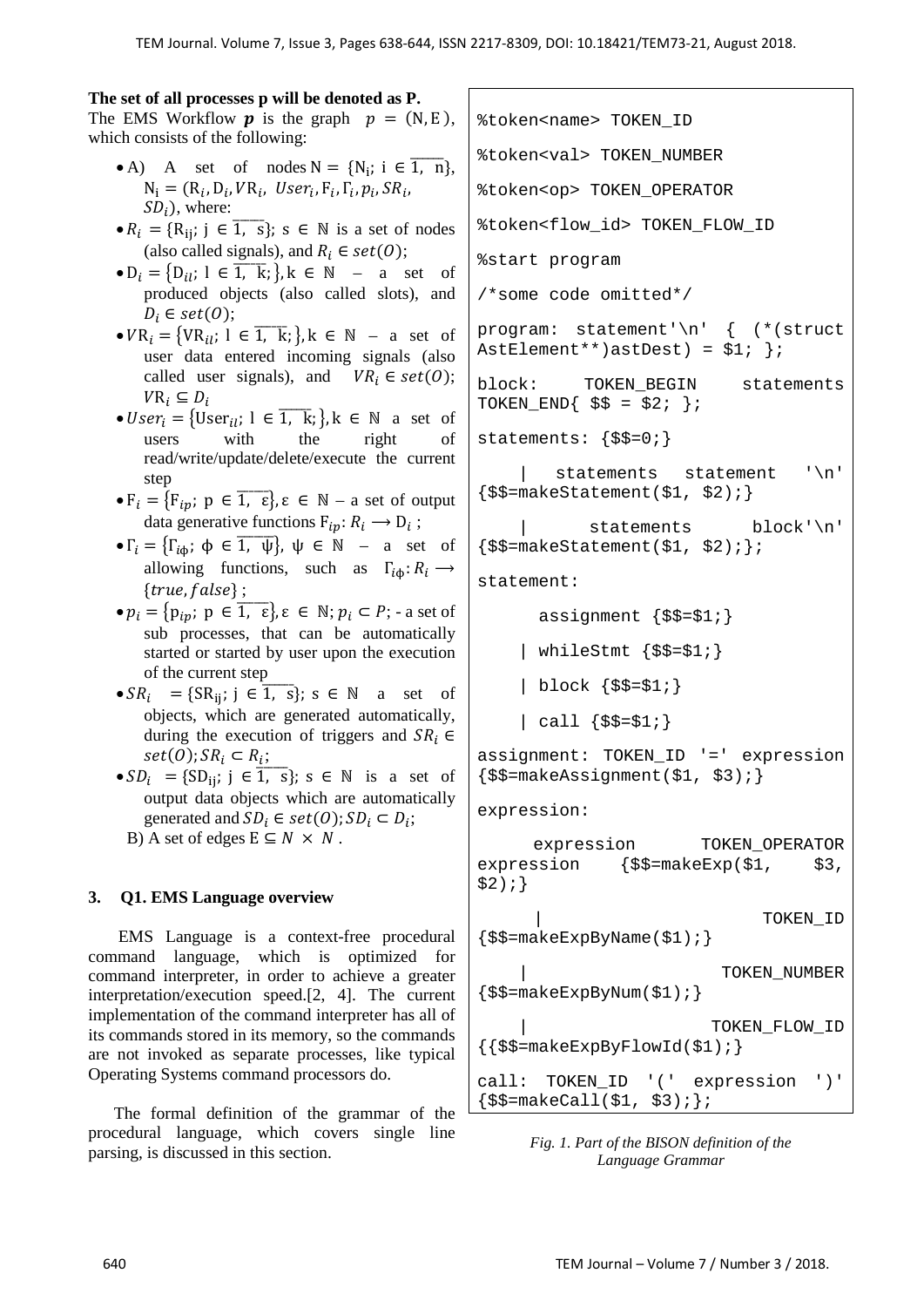As much as the development of command line parser and interpreter is relatively easy [5,4,9], because a line loop procedure could be created, which parses and executes the code line by line, the standard Context Free Language Parser and Lexer generation tools: Bison and Flex are used only for single line parsing. A single line of code consists of a command, command with extra parameters passed, or assignment statement, while statement, block statement, calls function or procedure statement. Assignment statement is similar to assignment rules in other languages, so its discussion is not of importance.

# **4. Q1 & Q2 & Q3 & Q6. The Flow Identifier Operator**

A new and unique feature of the current Programming language is its Flow Identifier Operator, which is used as a variable reference, expression, while loop condition (three in one). It is lexically defined as a regular expression as follows:

| $($ ( $($ $($ $($ $@$ $[$ $0$ $-$                                                                                                         |
|-------------------------------------------------------------------------------------------------------------------------------------------|
| 9] $(6)$ ))[BPNFfbSsLlHh] $\{1\}$ ) $\{1, \}$ ( $\{$ [.@                                                                                  |
| \+\*\-\/0-9A-Za-z@                                                                                                                        |
| $\{\{\}\{\{\}\}\$ / $[\{\setminus\} \setminus (\setminus) \quad ]^*, [. \@\setminus + \setminus ^* \setminus - \setminus / 0 - 9A - Za -$ |
| z@_\{\}\[\]\(\) ]*\}){0,1}(\[[.@\+\                                                                                                       |
| *\-\/0-9A-Za-                                                                                                                             |
| z@_\{\}\[\]\(\) ]*,[.@\+\*\-\/0-9A-                                                                                                       |
| Za-                                                                                                                                       |
| z@_\{\}\[\]\(\) ]*\]){0,1}) (@[0-                                                                                                         |
| 9] $\{3\}$ (\ $\{$ ,[.@\+\*\-\/0-9A-Za-                                                                                                   |
| z@_\{\}\[\]\(\) ]*\}){0,1}(\[[.@\+\                                                                                                       |
| *\-\/0-9A-Za-                                                                                                                             |
| z@_\{\}\[\]\(\) ]*,[.@\+\*\-\/0-9A-                                                                                                       |
|                                                                                                                                           |

*Fig. 2. Lexical Definition of Flow Identifier Operator*

 The Flow identifier operator is used alongside with the current step context and current process context in the current loaded file in the EMS programming environment. [3]

 Generally, fields are indicated depending on what class they have and where the data is in the file and and in the field. The current cursor position is decisive for how we want to access the field. SYNTAX OF SELECTORS [6].

A format selector:

## @ CCCSSSD {} []

- (1)
- @ Prefix of WflID
- CCC including specifying class data. If the number is 999 indicates each class;
- SSS including step code. If the number is 999 specifies each step;
- D one of directions: F B P N S L H h b f s l

Intuitively, the flow direction can be only two forward and backward. The purpose of this filter is dependent on the circumstances of substantial importance for the application system. Classes of data are designed precisely for their intended purpose in the application system. This is why standard filtering includes the presence or absence of the class data (See CCC by selector). Different types of steps: i.e., codes of different steps are also essential to the data. There are functions for even more restrictive filtering steps as follow not only the existence of a class of data, but also a value in this class or data belonging to the process.

## SETTING RADIUS RANGE AND INDEXED ARRAY OF SELECTORS

@ CCCSSSD {Radius, Assortment} [Row, Column] (2) where:

- {} Parameters for the radius and multiplicity;
- [] Parameters for indexed arrays.

Radius - sets the number of consecutive times to move on in the direction (combination of N identical transitions). Assortment - If multiple fields in one step have the same classes, the first fix a value Assortment  $= 1$  or missing parameter. The second with a value Assortment  $= 2$ , etc.

In order to understand the functionality of the flow identifier in-depth, a document generation script code fragment is given as example.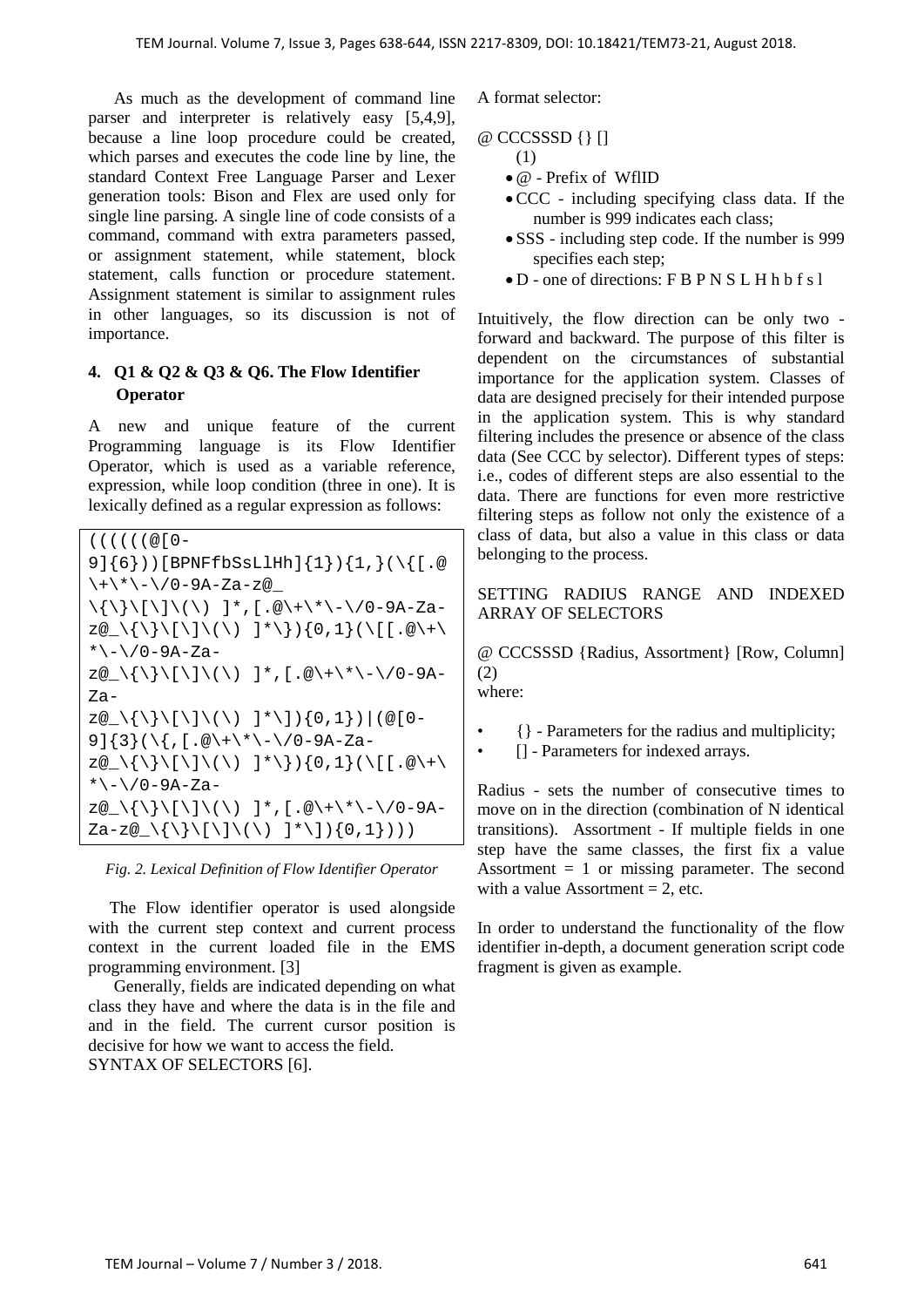```
...
if DocNumber==0
     SystemSet("{current}", 
"matrixtype")
generation setting - execute for 
currently loaded file only
     stop
endif ; ...
for @999999f ; loop for each field 
in each step from the beginning to 
ending
     if curstep()==1 ;if metadata 
type of current step is 1
           print
...
     <td>@(str(@001,"DD.MM.YY"))</t
d> 
<td><file>@176{,2}[]</file></td> ;f
low identifier short form
... 
     endprint 
     endif 
next
print
```
*Fig. 3. Example Document generation script*

 The given example generates a document, which describes the current file in an HTML Table form and loops through the file with the for – next loop block. The example FlID does no filtering for the data class and step type, so all data fields are iterated. Then, if the current step being iterated has a tag "1" in the metadata definition, the current date field and a file field are outputted. Some code is omitted and replaced with "...".

Examples of current work step form of the flow identifier operator.

• @ 125 - the first 125-class field in the current step;

- $\bullet$  @ 125 {1} the first 125-class field in the current step;
- $@ 125 {2}$  the second field with Class 125 in the current step;
- @ 125 [3] the third line of the first class field represented as a string 125
- $\bullet$  @ 125 {1} [3] the third line of the first class field represented as a string 125
- $\bullet$  @ 125 {1} [3] the third line of the first class field represented as a string 125
- $\bullet$  @ 125 {2} [, 1] the first column of the second 125 Class field represented as a string.

Flow identifiers resemble polar coordinate systems i.e., have direction and radius. Syntax is adopted for recording standard directions. Syntax reflects the arrangement of the entries one after the other steps in a file that is equivalent to the actual occurrence of events in time.

• F - The next steps of the current cursor position to the end. Satellites are not taken into account, although the position of the cursor can be followed;

• f - The first step in the file. Use lowercase letter most analogous to F. This is first treated as a next step from the beginning of the file;

• B - One of the previous steps, where the term means before a smaller value of the cursor. Satellites are not taken into account, although the position of the cursor may precede them;

• b - The last step in the file. Refers to the last step and not the last satellite. Use lowercase letter most analogous to B. This is treated first step starting from the end of the file, starting from the beginning to the end;

• N - Just the next step, i.e. immediately after the current step. Satellites not taken into account. This looks like F, but necessarily required satellite is not exactly the next step;

• P - Just the previous step, i.e. immediately before the current step.

Satellites are not taken into account. It looks like a B, but necessarily requires just the previous non satellite step;

• S - Current satellites next satellite, i.e. if the current step is a satellite. After the current step is a satellite, it can only be the next successor of the same parent. All the inheritors of one parent we call orbit. Therefore, the direction of the S lists all inheritors, i.e. lists those successors who remain after (follow the orbit). If the current step is a satellite, that is does not belong to the current orbit, the direction is empty. There is an analogy with the direction F, but applies only within one orbit;

s - this direction applies only when the current step is satellite, i.e. when the current step is within one orbit. This direction applies when the current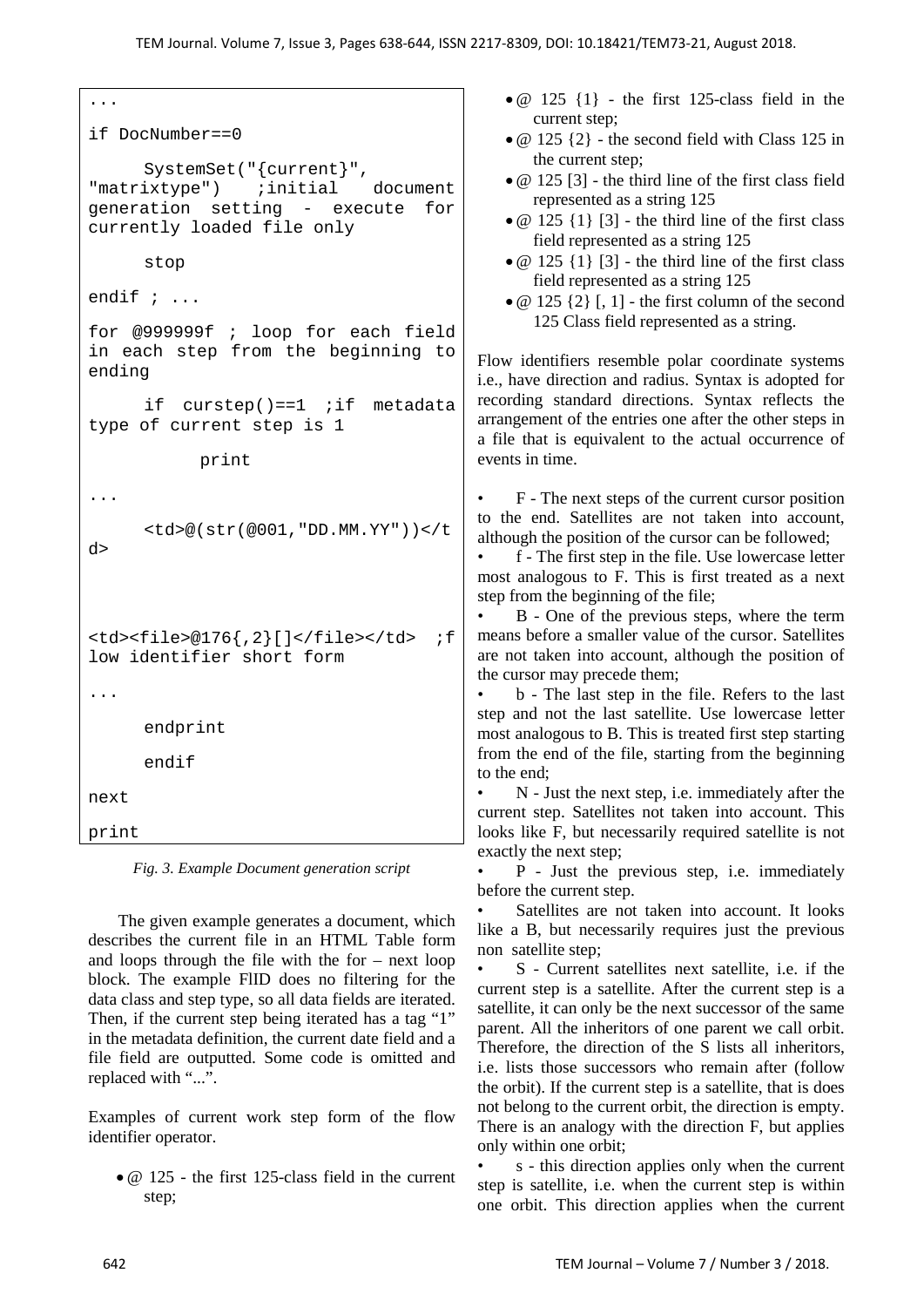step is the first in orbit and it is needed to move to the beginning of the orbit.  $\mathbb{R}^n$  in the direction indicated by the current first satellite orbit. The next application direction is transformed into "S";

• L - leads to the first heir to the orbit of the heirs. In this direction, we move to a higher orbit, i.e. lower in the hierarchy;

• l - in the first step of the application leads to the first successor of the orbit, but in the next application is transformed in the direction S;

• H - is intended to provide guidance to a lower orbit, i.e. higher in the hierarchy, but not to the parent and to the next parent step. It should only be used in satellites. If you are currently positioned on the satellite, that direction leads to a step at the end of the orbit. End of the orbit may be a step or satellite higher in the hierarchy. In particular, direction F, N has a similar effect but the current orbit ends in step instead of satellite, i.e. H direction is used when it is not certain that the current orbit is lowest and expect a lower orbit that is higher in the hierarchy;

• h - similar to H, but refers to a step parent;

If the current step is satellite directions, B and P have the following effect. They point to the first nonsatellite step "backwards".

Example: Assume that steps used in Figure 4. contain fields with step classes as follows:

- step st11 Classes 1, 2, 3, 4
- step st12 Classes 3, 4, 5, 6, 7
- step st17 grades 6, 7, 8, 9, 10, 11
- step st22 Classes 122, 113, 114, 1, 2, 3
- step st43 Classes 11, 22, 33, 44, 55, 66, 77, 88, 99
- step st81 classes 81, 82, 83

• Step st133 - Classes 122, 113, 114, 1, 2, 3, 11, 12, 13, 14, 15, 16

Full form of selectors' transitions  $1 \implies 10$  can be constructed more easily. Use the fact that Class 122 is presented only in step 10.

22:  $@122999F \Rightarrow 10$ 

This form is convenient because it could be used for other steps in Class 122, if the existence of a common class of 122 speaks of a similar role within the system.

Access of all other steps to step 17 may be constructed equivalence because step 17 is the only one of its kind. Similar effect can be achieved for a class of data 10, present only in step 17.

22: @ 999017f  $\Rightarrow$  17

- $81: \omega$  999017f => 17
- 133: @ 999017f  $\equiv$  > 17
- 43: @ 999017f => 17
- 61: @  $999017f \Rightarrow 17$
- 12: @  $999017f \Rightarrow 17$

11: @ 999017f  $\Rightarrow$  17 - this applies to each of the steps of type 11 are located respectively at positions 5, 6 and 7.

- 22: @ 010999f  $\Rightarrow$  17
- 81: @ 010999f  $\Rightarrow$  17
- 133: @ 010999f  $\Rightarrow$  17
- 43: @ 010999f  $\Rightarrow$  17



*Fig. 4. Example of step and class transitions graph with flow identifier operator*

The reader can observe how relatively complex queries can be written with very few lines of code. There is no need of large SQL like queries or XML or JSON query definitions. All the developer has to do is to write correct flow identifiers with correct directions, step numbers and/or classes, along with the commands in EMS programming language.

#### **5. Conclusion**

 As a conclusion, we may say that the research questions find logical answers in the current paper. Our relatively nonstandard approach, which includes development of a command language with procedural features and the flow identifier operator, pays back. Complex queries can be written with very few lines of code, a polar coordinate system is employed in the flow identifier operator, human tasks are natively supported and easily extended with our IDE. Moreover, the EMS Script Editor enables the developer to avoid semantic errors, with the built in intelligent mechanisms of early discovery of semantic errors. The integration of EMS Script Editor with the Steps and Classes metadata, as well as the metadata structure itself, plays an important role in the early semantic errors discovery mechanism and the automatic GUI generation feature.

*The future work includes the creation of intelligent generators of project prototypes, based on description of field domain and description of goals.* The process of generations of steps and classes for the project can be highly automated. If the developer provides goal descriptions, some mechanisms described in [8] can be employed in order to generate the workflows as well.